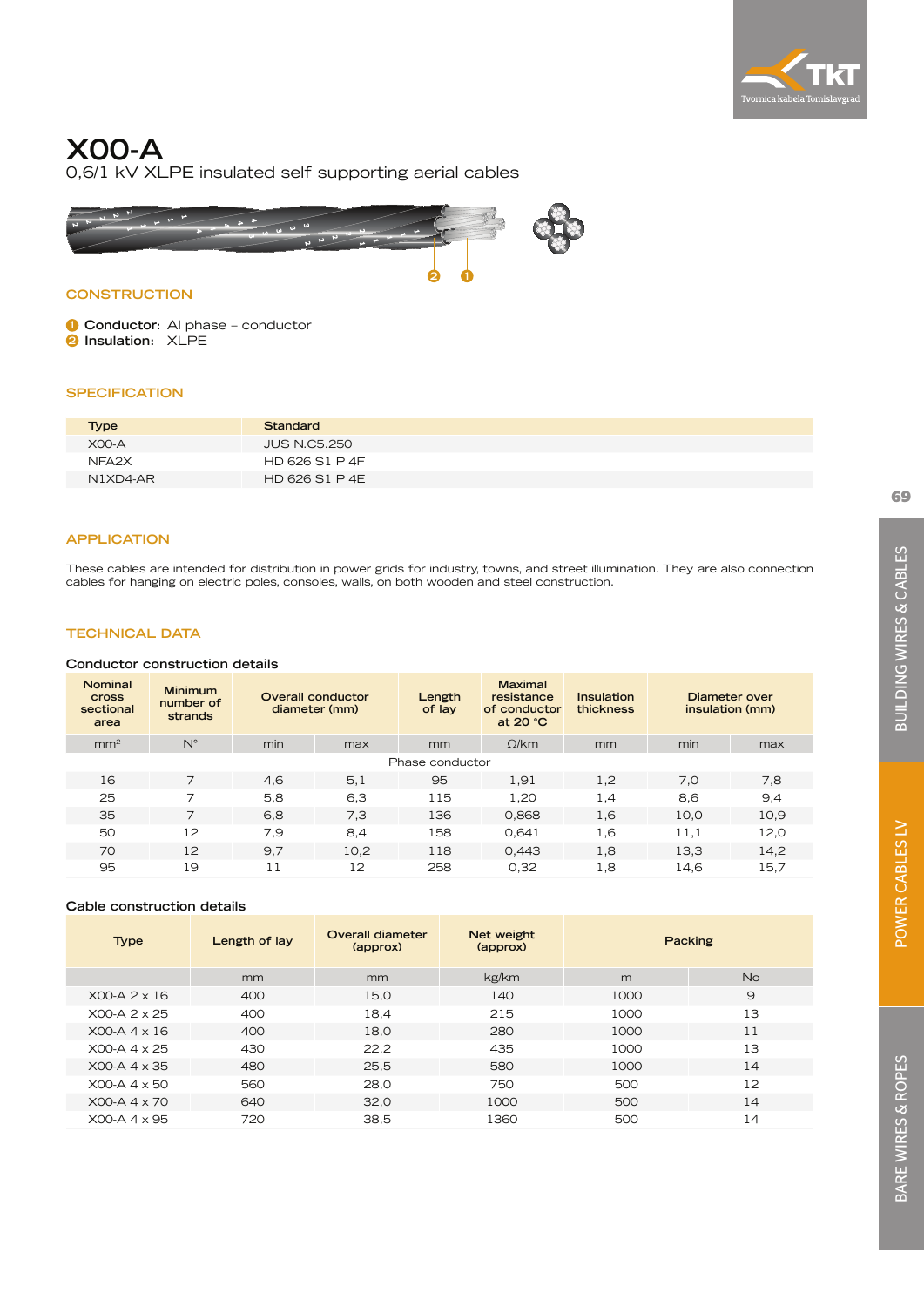## **X00/0-A**

0,6/1 kV XLPE insulated self supporting aerial cables



## **CONSTRUCTION**

| <b>1</b> Conductor:  | Al phase-conductor                                                                                |
|----------------------|---------------------------------------------------------------------------------------------------|
|                      | <b>2 Neutral conductor:</b> Compacted Aluminum Alloy                                              |
|                      | AlMgSi = 54,6 or 70 mm <sup>2</sup> , AlMg1 = 71,5 mm <sup>2</sup> , Al/Fe = 50/8 mm <sup>2</sup> |
| <b>8</b> Insulation: | <b>XLPE</b>                                                                                       |

## **SPECIFICATION**

| <b>Type</b> | Standard            |
|-------------|---------------------|
| X00/0-A     | <b>JUS N.C5.250</b> |
| N1XD9-AR    | HD 626 S1 P 6E      |

### **APPLICATION**

These cables are intended for distribution in power grids for industry, towns, and street illumination. They are also connection cables for hanging on electric poles, consoles, walls, on both wooden and steel construction.

### **TECHNICAL DATA**

### **Conductor construction details**

| Nominal<br><b>Cross</b><br>sectional<br>area | Minimum<br>number of<br>strands | Overall conductor<br>diameter (mm) |      | Length<br>of lay  | <b>Maximal</b><br>resistance<br>of conductor<br>at 20 °C | Insulation<br>thickness | Diameter over<br>insulation (mm) |      |
|----------------------------------------------|---------------------------------|------------------------------------|------|-------------------|----------------------------------------------------------|-------------------------|----------------------------------|------|
| mm <sup>2</sup>                              | $N^{\circ}$                     | min                                | max  | mm                | $\Omega$ /km                                             | mm                      | min                              | max  |
| Phase conductor                              |                                 |                                    |      |                   |                                                          |                         |                                  |      |
| 35                                           | $\overline{7}$                  | 6,8                                | 7.3  | 136               | 0,868                                                    | 1,6                     | 10,0                             | 10,9 |
| 50                                           | 12                              | 7,9                                | 8,4  | 158               | 0.641                                                    | 1,6                     | 11,1                             | 12,0 |
| 70                                           | 12                              | 9,7                                | 10,2 | 118               | 0,443                                                    | 1,8                     | 13,3                             | 14,2 |
|                                              |                                 |                                    |      | Neutral conductor |                                                          |                         |                                  |      |
| 54,6                                         | 7                               | 9,2                                | 9.6  | 144               | 0.63                                                     | 1.6                     | 12,3                             | 13,0 |
| 50/8                                         | $6+1$                           | 9,5                                | 9,7  | 144               | 0,59                                                     | 1,6                     | 12,7                             | 12,9 |
| 70                                           | 7                               | 10                                 | 10,2 | 132               | 0,50                                                     | 1,5                     | 12,9                             | 13,6 |
| 71,5                                         | 7                               | 10,8                               | 11,2 | 132               | 0.50                                                     | 1,6                     | 14,2                             | 14,6 |

### **Cable construction details**

| <b>Type</b>         | Length of lay | Overall diameter<br>(approx) | Net weight<br>(approx) | Packing |    |
|---------------------|---------------|------------------------------|------------------------|---------|----|
|                     | mm            | mm                           | kg/km                  | m       | No |
| X00/0-A 3 x 35+54.6 | 850           | 29,2                         | 691                    | 1000    | 15 |
| X00/0-A 3 x 35+50/8 | 850           | 29.2                         | 691                    | 1000    | 15 |
| X00/0-A 3 x 35+70   | 850           | 29,8                         | 688                    | 1000    | 15 |
| X00/0-A 3 x 35+71.5 | 850           | 29.8                         | 724                    | 1000    | 15 |
| X00/0-A 3 x 50+54,6 | 850           | 32.0                         | 790                    | 1000    | 15 |
| X00/0-A 3 x 50+50/8 | 850           | 32.0                         | 790                    | 1000    | 15 |
| X00/0-A 3 x 50+70   | 850           | 33,2                         | 809                    | 1000    | 15 |
| X00/0-A 3 x 50+71,5 | 850           | 33,2                         | 809                    | 1000    | 15 |
| X00/0-A 3 x 70+54.6 | 980           | 38,6                         | 1019                   | 500     | 14 |
| X00/0-A 3 x 70+50/8 | 980           | 38,6                         | 1019                   | 500     | 14 |
|                     |               |                              |                        |         |    |

POWER CABLES LV

POWER CABLES LV